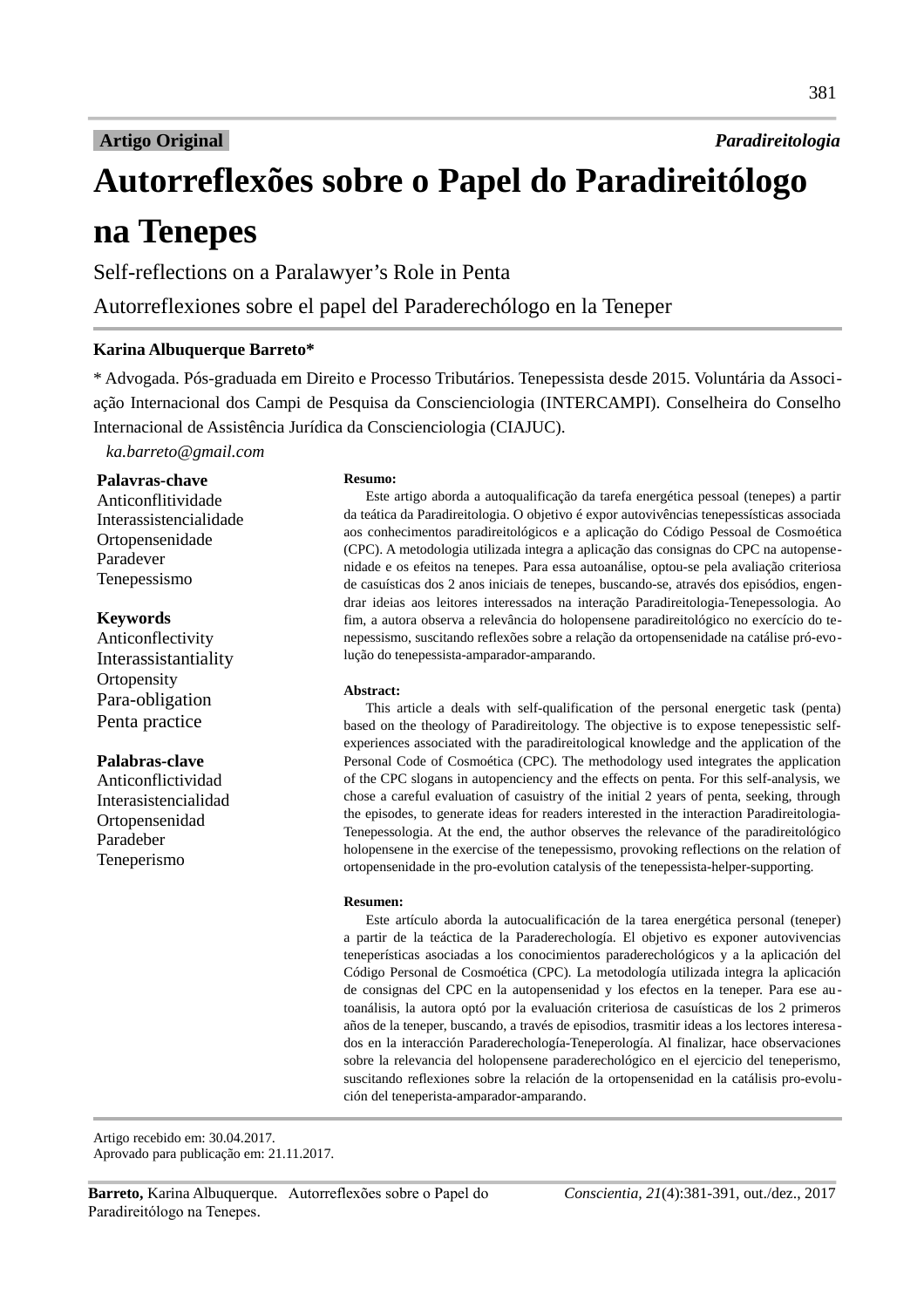# INTRODUÇÃO

Objetivo. O presente trabalho visa apresentar casuísticas e ponderações sobre a tarefa energética pessoal (tenepes), considerando a importância da Paradireitologia, ínsita no materpensene da autora, e relação ao emprego das consignas pessoais de Cosmoética.

Ênfase. Para o desenvolvimento da pesquisa, propôs-se a aplicação de consignas do Código Pessoal de Cosmoética (CPC) com ênfase na conduta paradireitológica, enquanto forma de qualificar a prática tenepessística.

Metodologia. O método utilizado foi a avaliação criteriosa de 5 casuísticas da autora durante os 2 anos iniciais de prática da tenepes e relacionadas a consignas pessoais do CPC, tecendo-se ponderações sobre tais autovivências a fim de gerar reflexões sobre a relevância do holopensene da Paradireitologia na prática tenepessista.

Estrutura. O artigo está organizado em 3 secões:

1. Premissas iniciais. Aborda definições e considerações iniciais sobre os assuntos correlatos à Paradireitologia e Tenepessologia.

2. Contextualização. Discorre sobre o interesse na interação Paradireitologia-Tenepessologia e detalha 7 consignas do CPC da autora.

3. Casuísticas. Apresenta na forma de relato escrito em 1ª pessoa 5 episódios, seguidos de ponderações que apontam consideração, avaliação e síntese, resultantes da análise da perfomance assistencial tenepessística a partir da Cosmoética aplicada nas práticas paradireitológicas pela autora.

# **I. PREMISSAS INICIAIS**

Energoassistencialidade. Segundo a Assistenciologia e o Manual da Tenepes (Vieira, 2011), a tenepes é a tarefa interdimensional pela qual a conscin lúcida se predispõe à doação energoassistencial em prol dos assistidos (conscins e consciexes), através da sinergia com amparador.

Paradireitologia. As primeiras ideias sobre a Paradireitologia e seus neoconstructos foram apresentadas por Waldo Vieira (1932-2015), entre as quais, as principais estão pautadas ao presente trabalho, conforme segue:

> "Definologia. O Paradireito é a Ciência aplicada aos estudos técnicos, paratécnicos, pesquisas e parapesquisas teáticas do conjunto de normas, princípios e paraleis das manifestações conscienciais ou pensenizações justas, íntegras e retas, conforme o fluxo cosmoético e sincrônico do Cosmos, a partir do emprego correto da energia imanente (EI), na vivência e paravivência da megafraternidade" (Vieira, 2013, p. 7.954).

> "Obviamente, a consciência paradireitóloga não precisa ser graduada em Direito. Há princípios paradireitológicos ínsitos nas consciências, em múltiplas áreas de atividade, refluindo de existências humanas pretéritas. A consciência paradireitóloga dedica-se à harmonização dos princípios conscienciais e objetiva a própria pacificação íntima a todos, a partir da manutenção de ambientes homeostáticos, anticonflitivos e ortopensênicos" (Vieira, 2014b, p. 1.218).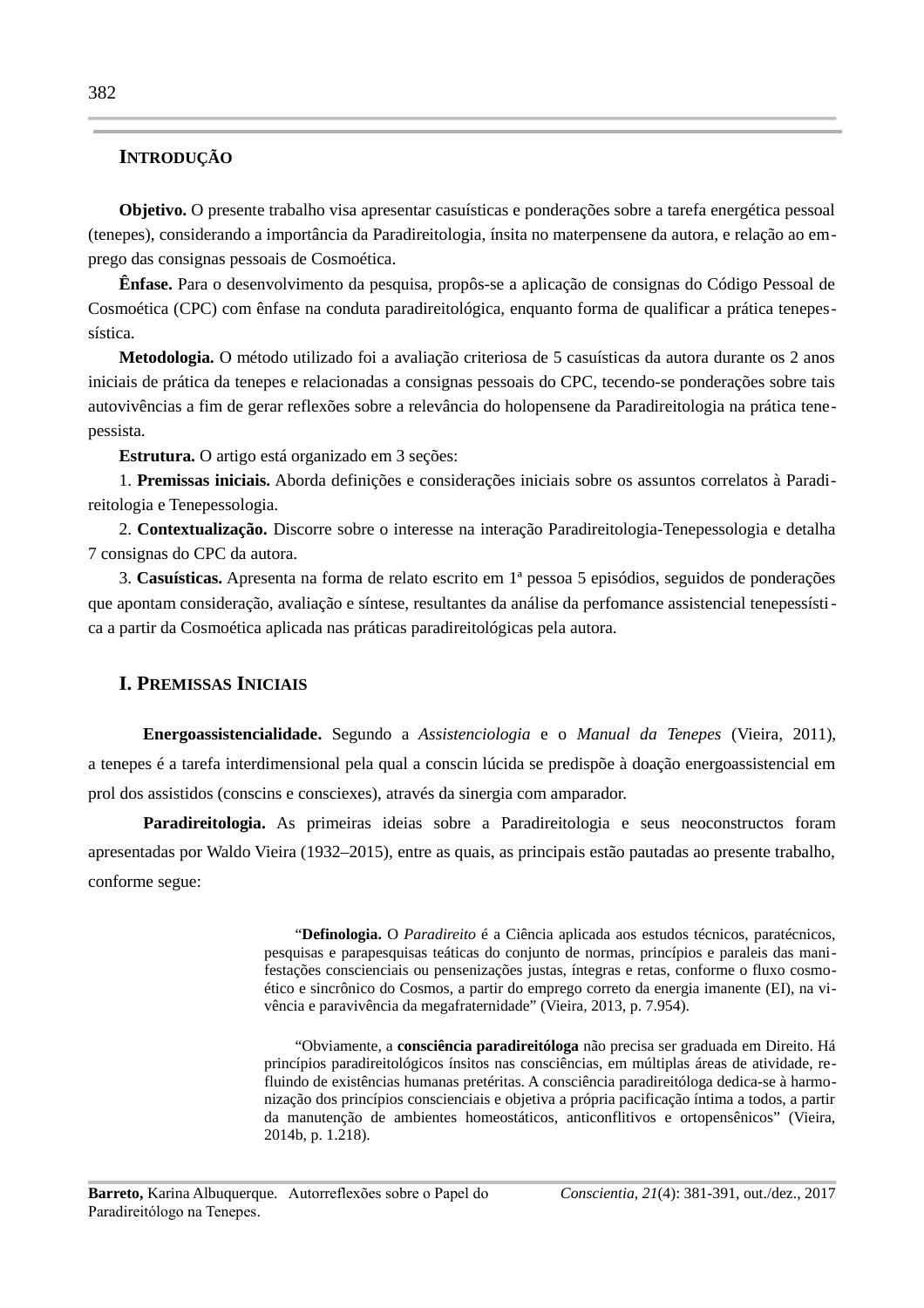Heterorrevezamento. A partir das primeiras proposições verponológicas aventadas por Vieira, outros pesquisadores iniciaram o heterorrevezamento do ideário conscienciológico, propondo a expansão da Conscienciologia.

**Tenepessologia.** A partir da necessidade grupal de aprofundar o esclarecimento multidimensional sobre a tenepes, surgiu a especialidade Tenepessologia, fundamentada no paradigma consciencial:

> "A Tenepessologia é a Ciência aplicada às pesquisas das tarefas energéticas pessoais (tenepes), tendo como objetivo o auxílio pré-programado, anônimo e diário, na vigília física ordinária, através da doação voluntária de energias conscienciais (ECs) do praticante, com a ajuda técnica de consciências extrafísicas amparadoras" (Thomaz & Pitaguari, 2015, p. 65).

Paradireitólogo. No mesmo sentido, vários pesquisadores aderiram à pesquisa da Paradireitologia, fomentando estudos sobre a importância da prática paradireitológica na vida consciencial. Assim, surgiram neoideias que vem ampliando constructos e paraconstructos da Paradireitologia, como o primeiro esboço conceitual sobre o paradireitológo, oficialmente publicado em gescon conscienciológica:

> "O paradireitólogo é a consciência lúcida e consciente do maximecanismo interassistencial, tendo por paradever prioritário desenvolver e aplicar a anticonflitividade em suas relações, exemplificando, por seus atos cosmoéticos, a fraternidade e a pacificação, geradores de harmonização interconsciencial" (Barreto, 2017, p. 179).

Síntese. De modo singelo, pode-se interpretar que a Paradireitologia associa o Paradireito (megafraternidade) e o Paradever (dever evolutivo) em prol da assistencialidade cosmoética, oportunizando a qualificação das manifestações conscienciais para serem mais justas (sensatas), íntegras (incorruptíveis) e retas (corretas),

**Práxis.** À medida que a consciência emprega a autobagagem (aportes e talentos) pró-evolução, compreendendo a ressoma como oportunidade de burilamento intra e interconsciencial, as tarefas interassistenciais (docência, labor doméstico e profissional, tenepes, voluntariado, dentre outras), passam a ter enorme valor para a agudização cosmoética na automanifestação consciencial.

Autorreciclagens. Contudo, para o entendimento da cultura do Paradireito é indispensável, primeiramente, o desenvolvimento contínuo da autolucidez e a vivência crescente do autodiscernimento – a autoconscientização multidimensional avançada -, sendo necessário a conscin se predispor a autorreciclagens, seja através de reciclagens intraconscienciais (recins) ou da reciclagem existencial (recéxis).

Autorreurbanização. Paradireito requer reeducação consciencial a partir da autorreurbanização de valores, princípios e regras íntimas. As reciclagens autocosmoéticas promovem a maturidade integral (holomaturidade).

Autocosmoética. A Cosmoética pessoal é a principal bússola da automaturidade, pois indica quais melhores condutas a serem adotadas, descartadas, ressignificadas e superadas. Logo, a autorreeducação advem do nível de autocosmoeticidade aplicada.

Interação. Portanto, a interação Paradireito-Cosmoética nas autocondutas multidimensionais contribui à autoevolução e melhoria das relações interconscienciais. Sendo o Paradireito a consecução da Cosmoética, as práticas de direitos e deveres evolutivos deverão se comportar de acordo com o discernimento cósmico.

Autoqualificação. Destarte, a consciência ao ressomar tem oportunidade de se aprimorar evolutivamente, podendo ajustar o nível da intencionalidade e dimensionar os efeitos da autoqualificação moral nas condutas diárias. Quanto maior a polidez moral, menor será o ruído nas relações interpessoais.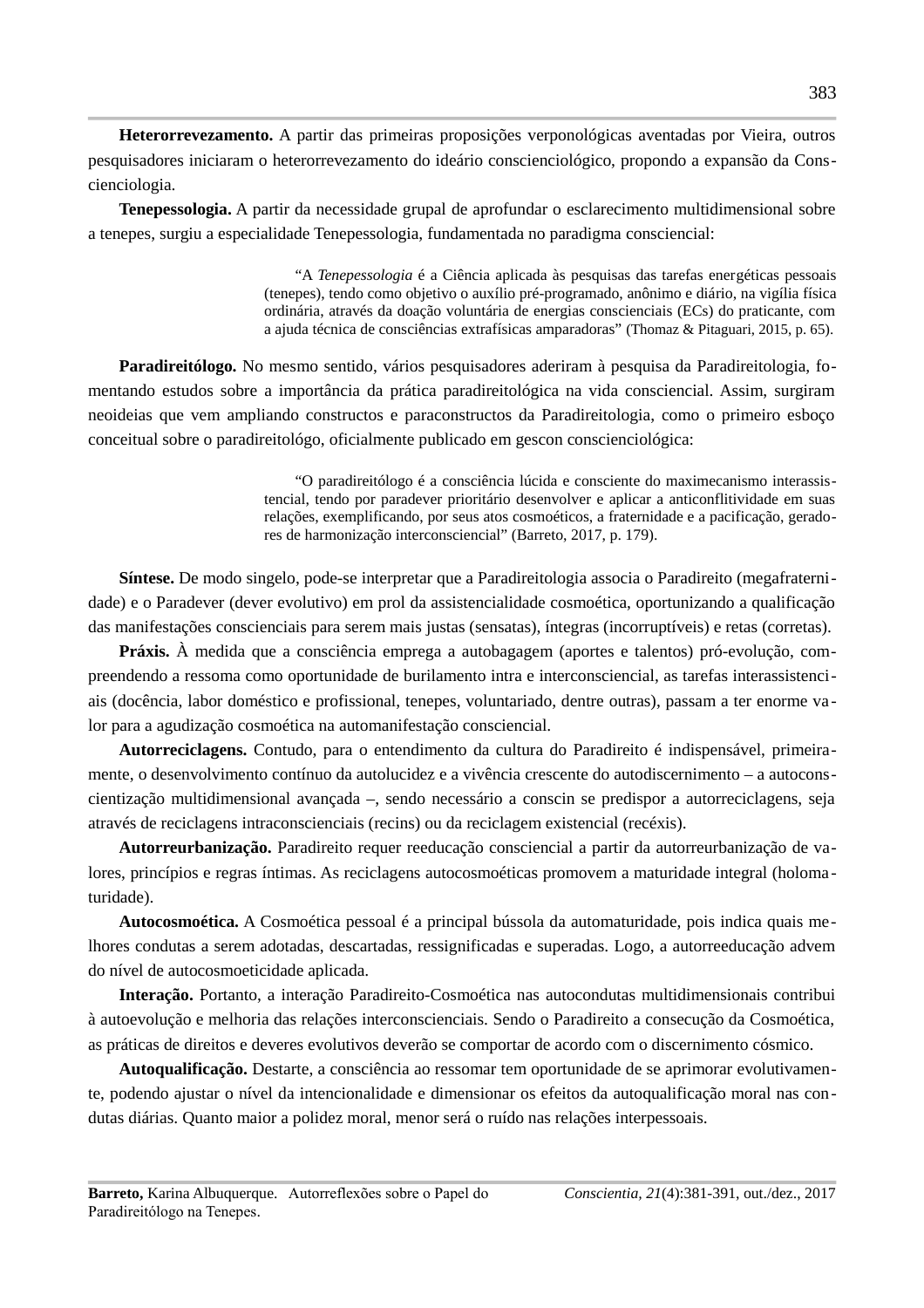**Tenepes.** O desenvolvimento da tenepes está intrinsecamente relacionado à autocosmoética, pois é absolutamente incoerente no trabalho assistencial a postura pensênica patológica (patopensenidade) do tenepessista junto ao amparador-amparando.

> "A vivência da Cosmoética é o fiscal das práticas e do desenvolvimento natural da tenepes, ínsito na pessoa, através do convívio com os amparadores" (Vieira, 2011, p. 14).

Autorregulação. O CPC, já mencionado neste trabalho, é o Código Pessoal de Cosmoética, um instrumento que pode auxiliar na autorregulação moral ou qualificação ortopensênica e, consequente, influir as relações interconscienciais a serem sadias e universalistas, inclusive evitando as interprisões grupocármicas e ensejando a reconciliações. A fim de aprofundar a ideia, suscita-se a definição descrita por Vieira:

> "O código pessoal de Cosmoética é a compilação sistemática ou o conjunto de normas de retidão, ortopensenidade e autocomportamento policármico do mais alto grau moral, criado e seguido pela consciência mais lúcida, em qualquer dimensão existencial" (Vieira, 2013, p. 2.840).

Autoexemplarismo. A aplicação do CPC leva a conscin à hiperacuidade do regulamento pessoal da intencionalidade, ao emprego da inteligência evolutiva (IE) através do autodiscernimento, à profilaxia evolutiva quanto às autocorrupções e às reflexões sobre a qualificação da Cosmoética pessoal. A essência do CPC é o autoexemplarismo.

> "Pelo Código Pessoal de Cosmoética (CPC) podemos avaliar a qualidade dos costumes da conscin" (Vieira, 2014a, p. 541).

Consignas. Desse modo, as autoconsignas cosmoéticas têm efeito dinamizador no cotidiano da conscin lúcida, inclusive quando firmadas com objetivos policármicos, no sentido de remir tensões emocionais grupocármicas e disseminar o bem-estar a qualquer consciência.

Autocoerência. O tenepessista enquanto pesquisador de si mesmo e cobaia dos amparadores extrafísicos na assistência pode utilizar o CPC no trabalho do tenepessismo com o intuito de, por exemplo: expandir a autoconscientização cosmoética, desenvolver aptidões evolutivas, intensificar megarrecins, potencializar a interassistência e refinar o autodiscernimento.

Sinergismo. A tenepes se qualificada a partir do exemplarismo do tenepessista, logo, a autocoerência cosmoética (ortopensenidade) do paradireitólogo é fundamental para o sinergismo tenepessista-amparadoramparando.

## II. CONTEXTUALIZAÇÃO

Autopesquisa. A autora iniciou o voluntariado na Conscienciologia em 1998 e em 2012 direcionou à autopesquisa - inclusive proexológica - dentro do viés da Paradireitologia, cujas experiências evolutivas sopesadas em conjunto, reforçaram a necessidade de iniciar a tenepes em 2015.

Interesse. Após o primeiro biênio tenepessístico, a autora observou diversas conexões de *casus* da tenepes ao materpensene paradireitológico pessoal – especialmente associada à aplicação do CPC no dia a dia –, dando início ao interesse de conjuminar as especialidades Paradireitologia e Tenepessologia por meio de relatos de experiências marcantes.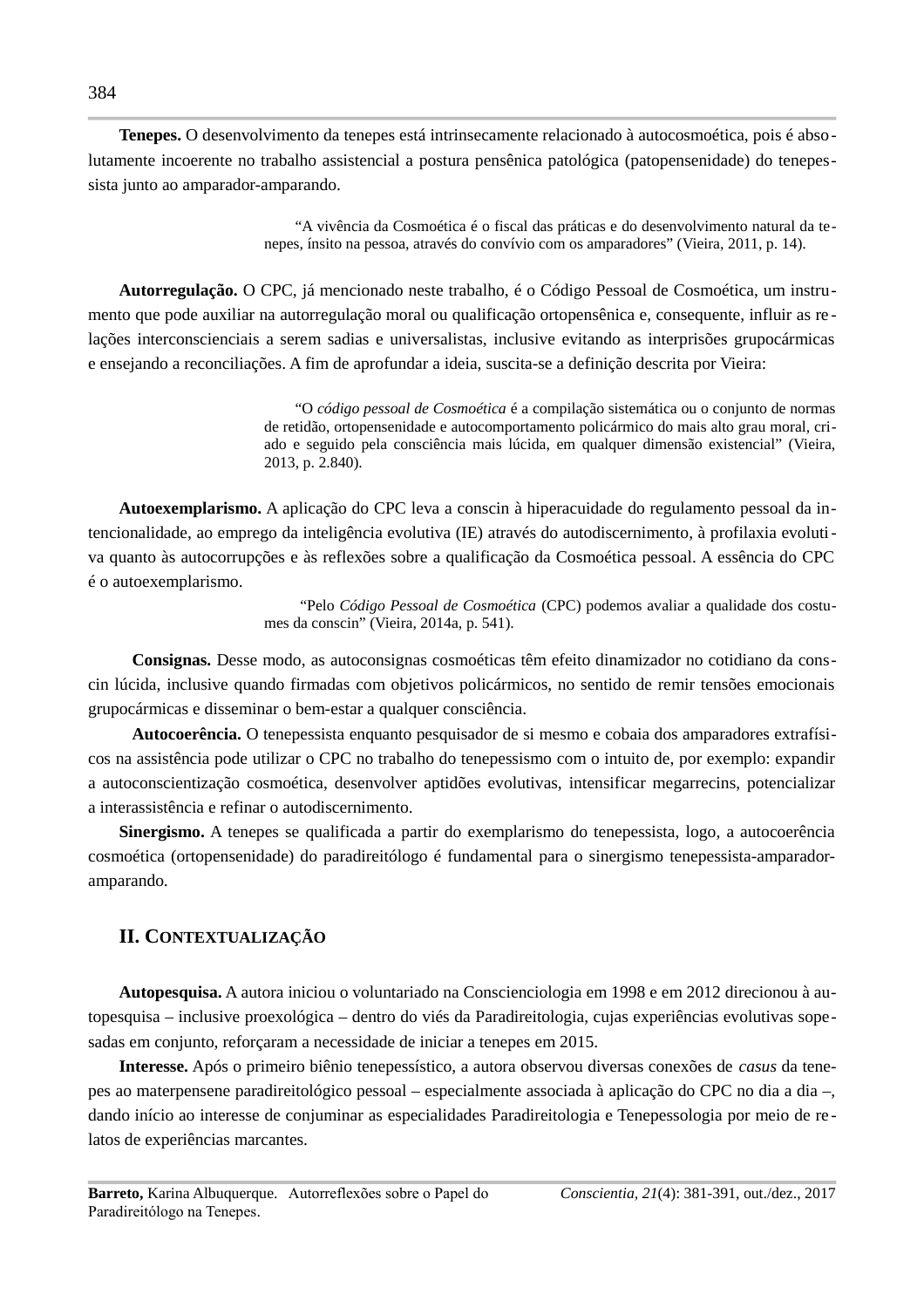Autoamadurecimento. O autoinvestimento na pesquisa paradireitológica aliada a experiências e conhecimentos consolidados no voluntariado conscienciológico foram essenciais às reciclagens evolutivas da autora, incluindo o amadurecimento pessoal para se preparar para a tenepes.

Autorreperspectivação. Por outro lado, a partir da vivência tenepessística é que a autora pode alçar insights e ampliar o entendimento sobre a relevância da pesquisa paradireitológica em relação ao seu contexto multidimensional, e, portanto, melhorar a manifestação pessoal, incluindo a prática da tenepes.

**Pacificação.** Dentre as reflexões proporcionadas na tenepes se destaca a teática da Paradireitologia, concluindo, em síntese, que a consciência deve se expressar com mais imparcialidade e isenção emocional, buscando, por meio da homeostasia íntima, a pacificação dos compassageiros evolutivos, conscins e consciexes.

Anticonflitividade. Assim, é essencial a consciência paradireitóloga, ou o paradireitólogo, assumir a responsabilidade anticonflitológica como conduta padrão multidimensional, instalando uma autopensenidade cosmoética. A unidade de medida do paradireitólogo é a megarresponsabilidade anticonflitológica.

Megatrafores. Para hipótese da autora, considerando as vivências autopesquisísticas, parapsíquicas e tenepessísticas, para que o paradireitólogo tenha êxito no trabalho interassistencial multidimensional é necessária a inclinação para esses 11 megatrafores específicos, descritos a seguir, em ordem alfabética:

01. Antiofensividade. A civilidade consciencial (paracivilidade) demonstrada pela relevalidade, endossando a maturescência interassistencial.

02. Autoabnegação. A generosidade em se disponibilizar evolutivamente para o Maximecanismo Multidimensional Interassistencial, abrindo mão das particularidades em prol das consciências assistidas.

03. Autocosmoeticidade. O ajuste fino da autointencionalidade determinando reações evolutivas.

04. Autoparapsiquismo. O predomínio das manifestações extrassessoriais indispensáveis à consecução da interassistencialidade do binômio paradireito-paradever.

05. Compreensão. O entendimento profundo, racional e crítico sobre as manifestações conscienciais, procurando um ponto de referência equânime, favorecedor de um clima interconsciencial ameno.

06. Cosmovisão. A abertura consciencial para enxergar além e pensar grande, ampliando a mundividência pessoal.

07. Fraternidade. O posicionamento íntimo de amparar despretensiosamente qualquer consciência (universalismo).

08. Pacificação. O arrefecimento de contendas a partir do autodesassédio (higiene consciencial).

09. Respeito. A atenção, consideração e valorização interconsciencial independente da condição.

10. Responsabilidade. A assunção do paradever de melhorar a própria evolução consciencial em sintonia ao fluxo do Cosmos, a partir das atitudes cosmoéticas.

11. Senso de grupalidade. O intercâmbio individualidade-grupalidade através da teática de ser minipeca útil e fraterna na interassistência à coesão grupal.

Paradever. Ao vivenciar o paradever de assistir, a consciência assume a neopostura evolutiva e assistencial de maior comprometimento evolutivo junto aos demais, gerando o fortalecimento ao vínculo proexológico e otimizando o processo evolutivo pessoal e grupal.

Autocapacitação. A autoconscientização sobre o dever consciencial intensifica a autocapacitação interassistencial, levando a consciência a desenvolver e aprimorar, substancialmente, as atividades diárias na família, no trabalho, no voluntariado, nas rotinas pessoais diversificadas e na tenepes.

**Teática.** Com base na experiência da tenepes bienal, a assistencialidade cosmoética aplicada às condutas paradireitológicas, assenta-se nas seguintes 7 consignas do CPC da autora: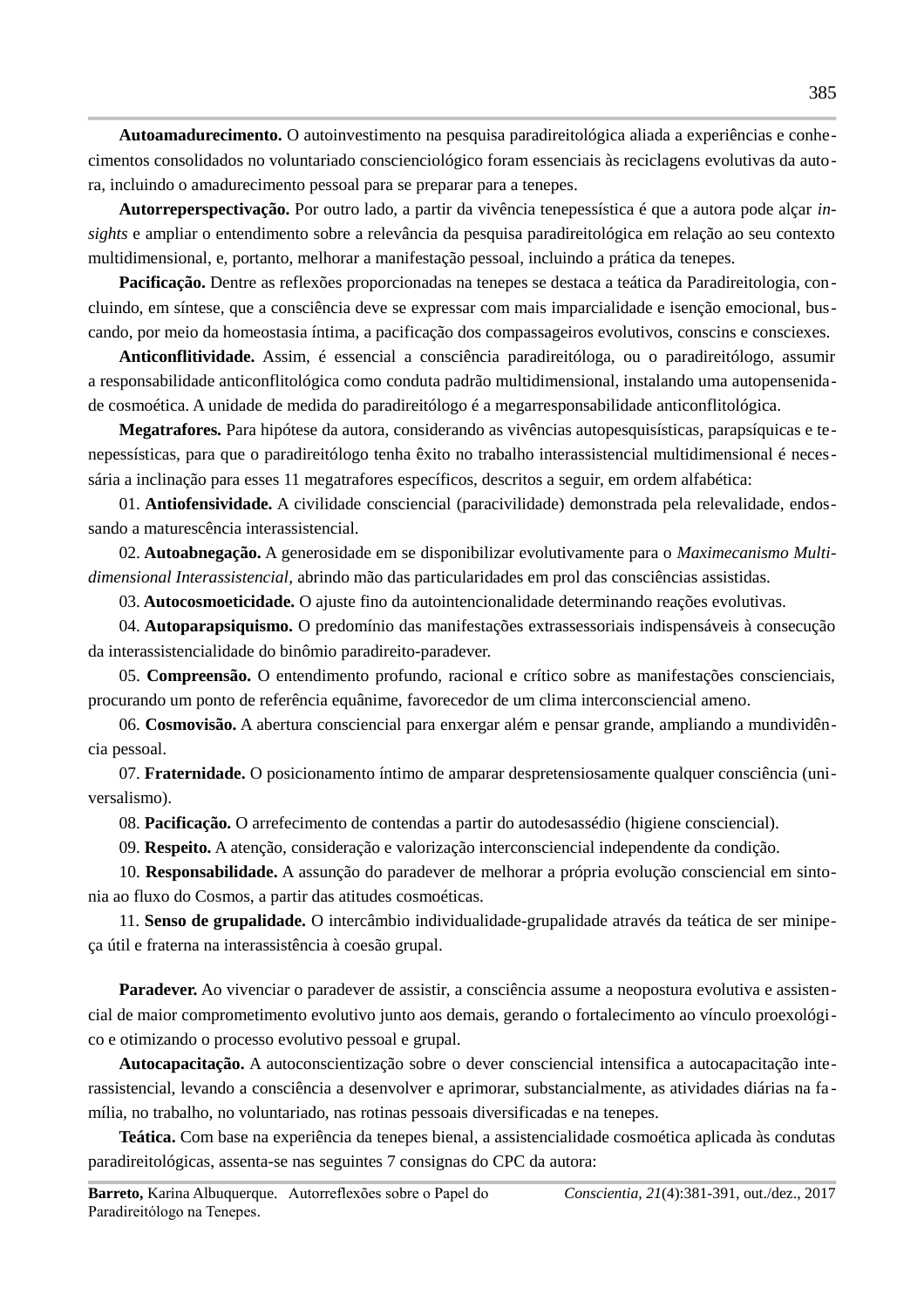1. Agente libertário. Colaborar com o amparador de função da tenepes, propiciando, pela ortopensenidade, a manifestação das consciências assistíveis com o fim de auxiliar no processo de libertação pensênica.

2. Autossuficiência evolutiva. Agir com coragem e autoconfiança, desdramatizando parafatos ocorridos na tenepes, de modo a evitar a vitimização e fortalecer o autodesassédio necessário no trabalho da tenepes.

3. Harmonização intraconsciencial. Vivenciar a prática da harmonização intraconsciencial, impulsionando o efeito halo do equilíbrio nas consciências.

4. Observação sem preconceito. Não ter patopensenidade discriminatória, praticando, consciente ou não, assepsia de consciências.

5. Posicionamento cosmoético. Assumir padrão holopensênico cosmoético, evitando acumpliciamento patológico, bifrontismo e concessão antievolutiva, atravancadores da assistencialidade e geradores de interprisão interconsciencial.

6. Predisposição assistencial. Manter-se predisposta a assistir de maneira cosmoética, ou seja, autocomprometendo-se com senso de responsabilidade evolutiva.

7. Princípio do não julgamento. Evitar prejulgamento em relação aos pedidos e demandas extrafísicas oriundas da tenepes.

**Interassistencialidade.** Além das diversas experiências na tenepes – e, ainda, na pré-tenepes – que ensejaram gradativa mudança no holopensene pessoal, a autopesquisa paradireitológica também foi norteadora de transformações pela recuperação de cons, favorecendo a elaboração das consignas acima indicadas, ensejando à amplificação da consciencialidade para a atuação na condição de agente interassistencial na atividade tenepessística.

> "O paradireito é dinâmico e realça a conduta, a ação, a realização de atividades, desde as menores às mais elevadas, de conscins atentas à evolutividade e de consciexes lúcidas" (Pereira, 2013, p. 167).

Libertação. Através da retidão consciencial, o paradireitólogo pode estimular o grupo evolutivo a aquilatarem os comportamentos cosmoéticos a partir da autoconscientização e expansão do autodiscernimento acerca da compreensão do ciclo da libertação grupocármica.

## **III. CASUÍSTICAS**

Relatos. A autora reuniu 5 vivências ocorridas durante os 2 anos iniciais de tenepes os quais têm relação com as consignas indicadas na contextualização deste trabalho, evidenciando a importância do holopensene da Paradireitologia na realização da tenepes.

Enumeração. As casuísticas estão enumeradas em ordem alfabética por subtítulo, expondo o episódio e ponderação com consideração, avaliação e síntese.

## 1. ACAREAÇÃO EXTRAFÍSICA

#### Relato do Episódio

Em meados de setembro de 2016, percebi fluxo energético estuante na Comunidade Conscienciológica Cosmoética Internacional (CCCI), em decorrência de ter voluntários que se candidataram para cargos políticos em Foz do Iguaçu. Como era algo inédito na história da Conscienciologia de ter uma multiplicidade de voluntários conscienciológicos participando ativamente na condição de candidatos políticos quanto ajudando nas eleições, a percepção era de dúvidas e in-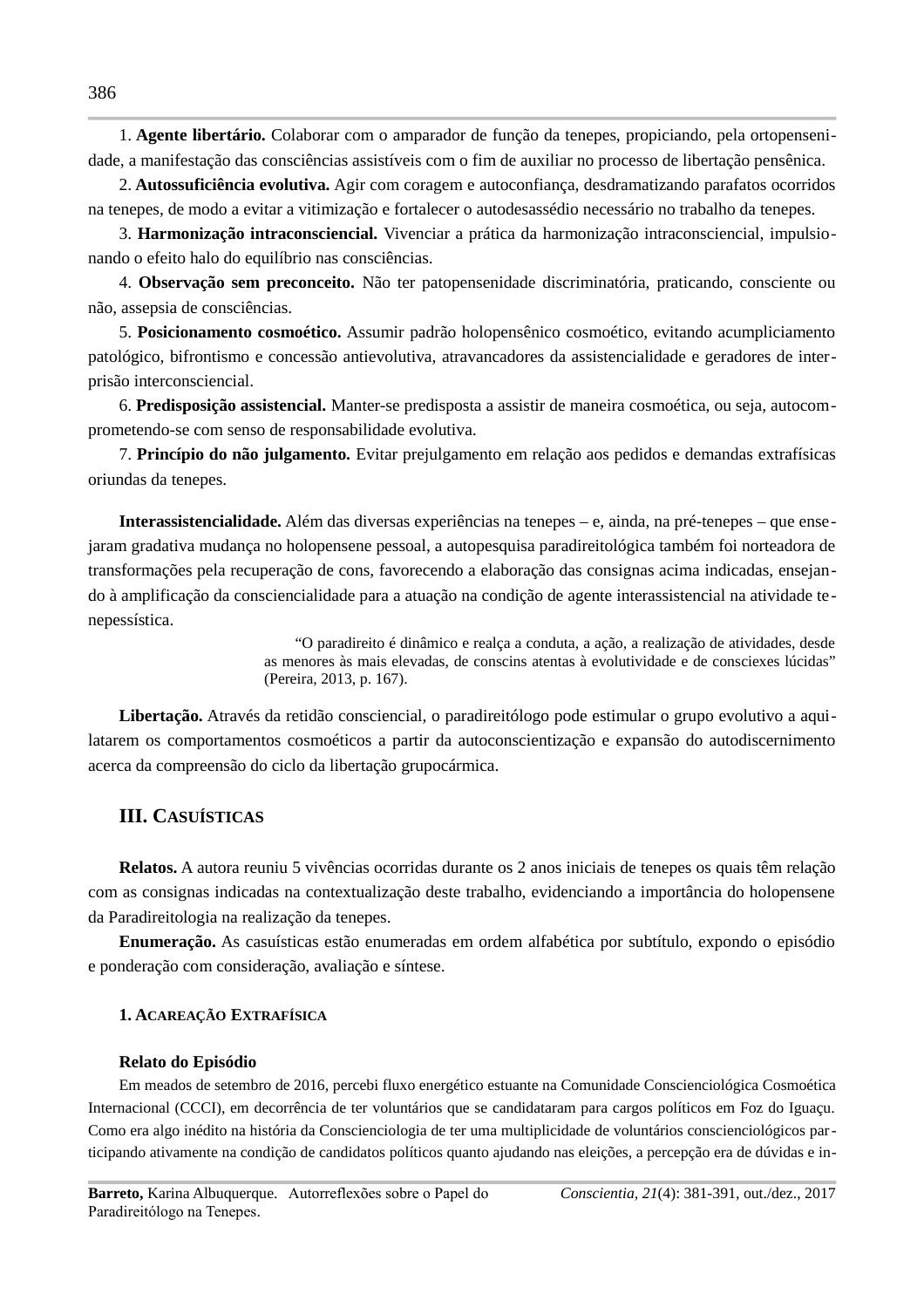seguranca acerca do que seria "certo ou errado" em se tratando das posturas do conscienciólogo frente ao partidarismo político versus o apartidarismo (discernimentocracia) premissa universalista da Conscienciologia. A partir dessas percepções, passei a pensar na conjuntura, dentro e fora da tenepes, evocando energias de discernimento, bom senso e pacificidade aos envolvidos, que éramos todos nós. Inevitavelmente, eu tinha uma opinião acerca do assunto, que era compactuado por uma parte do grupo. Havia bem clara duas opiniões divergentes, o que favorecia, em algum nível, a polarização grupal. Nesta fase, tentei empregar energias racionais e harmônicas, buscando compreender e colaborar no processo grupal, e amenizando o holopensene local. Por alguns meses a tenepes foi intensa e voltada para o grupo da comunidade conscienciológica, no qual eram atendidos os conflitos interconscienciais de acirramento, conveniência, manipulação e subjugação. Além disso, passei por um período intenso de projeções conscientes (PCs) com grupos específicos da CCCI, onde se debatiam questões da política e parapolítica. Em uma das PCs, percebi-me em um local com várias conscins projetadas conhecidas da comunidade, onde se realizava uma acareação extrafísica com parte dos envolvidos. Em uma dessas oportunidades, fui confrontada por um grupo que questionava minha opinião sobre o assunto. Lembro-me de estar consciente e lúcida, entendendo que estávamos em um parapsicodrama para que as conscins projetadas e consciexes relacionadas ao grupo pudessem ser assistidas. Na sessão seguinte da tenepes, levei a situação e ocorreu a assistência necessária ao grupo da projeção, em uma continuidade do trabalho. Por todo o tempo me mantive calma, pacífica e com a autoconfianca acima da média. Era recorrente o clichê em minha mente "o melhor para todos". Ainda durante a prática energética assistencial sobreveio a ideia de que o meu posicionamento acerca do assunto já era consolidado extrafisicamente, portanto, eu já poderia me posicionar em público na CCCI. Em decorrência das reflexões originadas durante a tenepes, nos dias subsequentes me dispus a contribuir com outros colegas sobre a situação política e parapolítica, protocolando na Unicin, no dia 02 de setembro, o Position Paper: perceptibilidade jurídica sobre a elaboração de diretrizes quanto aos direitos e deveres parapolíticos do conscienciólogo, documento elaborado por 11 pessoas, operadoras do Direito.

#### Ponderação

Consideração. Observa-se que a vivência multidimensional da autossuficiência evolutiva, harmonização intraconsciencial, posicionamento cosmoético e não julgamento forneceram subsídios aos amparadores para a assertividade do trabalho interassistencial nas práticas projetivas e tenepessológicas.

Avaliação. A autora avalia que se em algum momento tivesse hesitado em relação à desconfiança, insegurança ou, até, desvalorizasse o que estava acontecendo extrafisicamente na conjuntura grupal, a assistência não teria sido propiciada para todos.

Síntese. A máxima "Paradireito é para todos" é o suprassumo nesta vivência, pois todos os envolvidos tiveram paravoz para serem paraouvidos, conscins projetadas e consciexes, tanto na projeção consciente quanto na tenepes.

#### 2. ATAQUE EXTRAFÍSICO

#### Relato do Episódio

É bem característico ocorrer comigo ataques extrafísicos – alguns paraterapêuticos, outros não, neste caso por minha ignorância ou reatividade –, inclusive na fase pré-tenepes ocorreram alguns. Um deles sucedeu em agosto de 2016. Havia iscado uma consciex no local de trabalho, a qual me passava inquietação e insegurança, mas não consegui atendê-la na tenepes dos dias seguintes. Já no quarto dia, tentei auxiliá-la novamente na tenepes, disponibilizando minhas energias ao amparador. Nessa oportunidade, notei que eu já estava emocionalmente abalada com as energias da consciex, que passou a vir com toda a força em minha psicosfera, provocando mal-estar. Era difícil "aguentar" as energias densas da consciex, e minha segurança íntima estava abalada. Saí da tenepes "quase fugindo" da consciex. Horas depois, ainda com a sobrecarga energética da consciex em mim, veio um *insight* para ajudá-la na Praça da Paz no CE-AEC. Chegando neste ambiente, predispus-me a ajudar, evocando os amparadores no auxílio à consciex. Comecei luci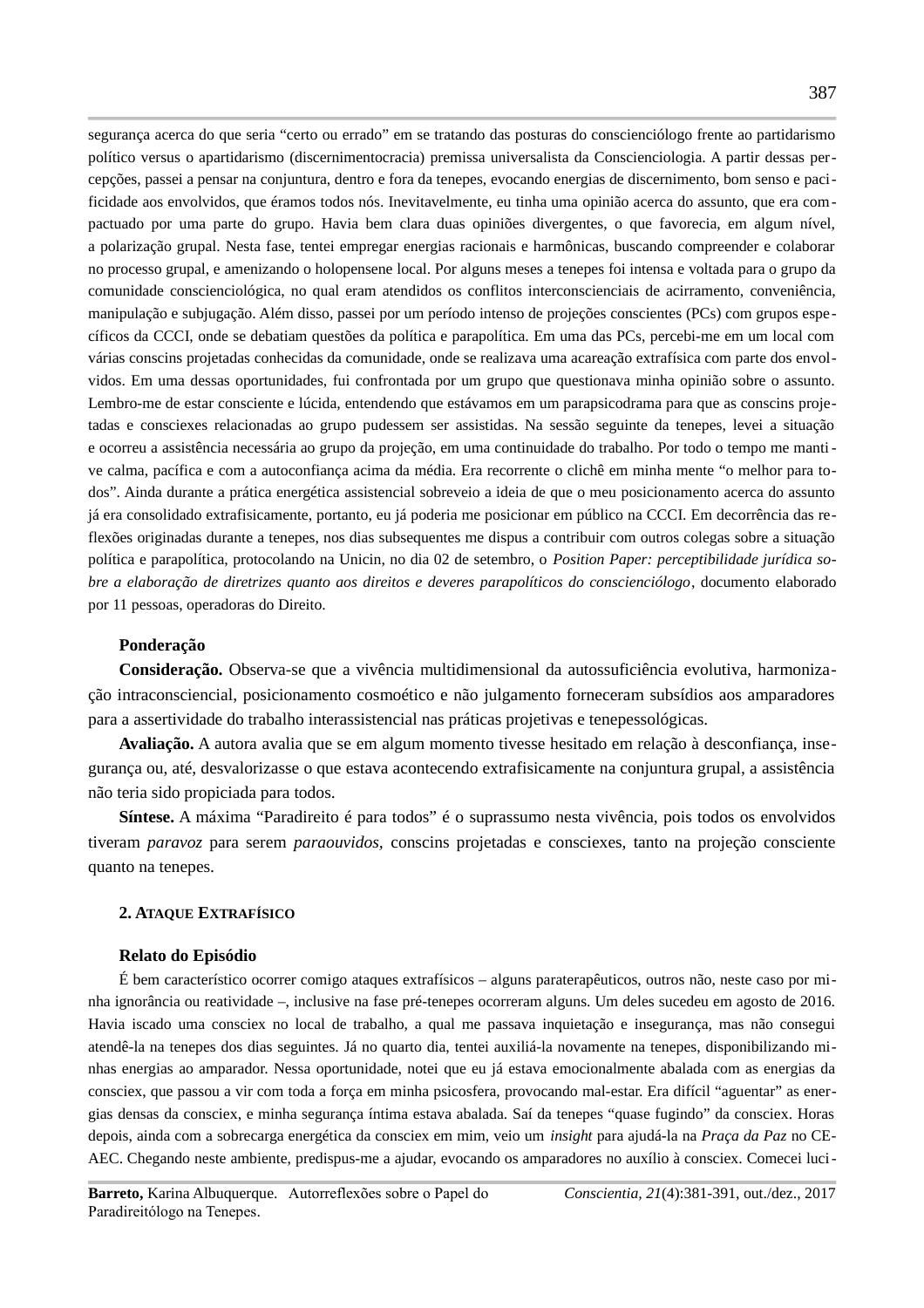damente um processo de empatia com a consciex, liberando energias fraternas e de acolhimento, com intuito de despertar a lucidez para a realidade multidimensional em que estava imersa. Por todo momento, que durou no máximo 20 minutos, não tive medo e me sentia em uma sintonia surpreendente com o holopensene do local, onde não dava para ter qualquer emoção reativa. Percebi aos poucos a conclusão do atendimento paraterapêutico à consciex, que foi levada após a assistência energética, e permaneci em paz íntima por algumas horas.

## Ponderação

Consideração. Nesta experiência observa-se que o ataque não foi paraterapêutico, conforme descrito por Vieira (2013, p. 1.049), possivelmente pelo nível de antagonismo da autora à consciex. Em outras oportunidades anteriores ocorrera a mesma situação, no qual o reativismo e emocionalismo eram maiores do que a disponibilidade em ajudar.

**Avaliação.** É um caso característico de postura inadeguada do tenepessista guando, ancorado em antagonismo, egoísmo e insegurança, não consegue colaborar na tenepes. Não é conduta paradireitológica fazer assepsia de assistido, ignorar suas necessidades ou mesmo discriminar quaisquer manifestações conscienciais. É possível afirmar que a postura holossomática da autora tenha permitido a falha assistencial na tenepes, tendo ocorrido a assistência providencial somente no quarto dia.

Síntese. É importante o tenepessista paradireitólogo se qualificar para assistir, do contrário poderá passar pelos efeitos advindos da falta de preparo holossomático como, por exemplo, a ressaca energética e o ataque assediador patológico. "As práticas da tenepes não dão ressacas energéticas" (Vieira, 2011, p. 72).

#### 3. MATERNAGEM

#### Relato do Episódio

Tenho alguns sinais quando estou com padrões holopensênicos diferentes ao meu. Um desses, já conhecido, é quando sinto apreensões. Era março de 2017 e comecei a sentir, de maneira sutil, receio de ficar só em casa à noite, quando meu duplista viajou naquela semana. No dia seguinte, comecei a ficar ansiosa com a possibilidade de a noite chegar e estar novamente sozinha, supostamente insegura em casa. Nessa oportunidade, ainda no primeiro dia, notei que tinha uma consciex comigo sustentando esse padrão de insegurança. Contudo, na tenepes a consciência não "aparecia", só reaparecendo após. A sensação era intermitente, ora sutil, ora densa durante os dias que se passaram. Em determinado dia, esforcei-me para resolver a situação de uma só vez. Na tenepes, fui com toda energia para ajudar, quando, então, minhas parapercepções se clarearam e vi que a tal consciex tinha o paracorpo de um bebê e estava com medo devido à violência sofrida em vida anterior. E, nessa oportunidade, como nunca tinha ocorrido antes, aninhei o "bebê-consciex" em minhas paramãos e doei toda a energia fraternal, acolhedora e de segurança para que se fizesse a assistência extrafísica.

## Ponderação

Consideração. Foi uma experiência tenepessística bastante diferente e com sentimento de maternagem que a autora não tinha sentido até aquele momento, pois deixou vir à tona os sentimentos mais elevados de benignidade e autoabnegação em prol do assistido, ou seja, com isenção emocional.

Avaliação. As consignas da assistencialidade teática e Cosmoética estão nesta casuística, pois a autora colaborou na condição de agente libertária, manteve-se em autossuficiência evolutiva e harmonia intraconsciencial -objetivando o restabelecimento do equilíbrio da consciex -, e pôs-se na condição de assistente, sem julgar o assistido.

Síntese. As demandas extrafísicas podem provocar reações emocionais em decorrência do despreparo assistencial. No entanto, os poderes conscienciais (Vontade, Intencionalidade e Auto-organização) suplantam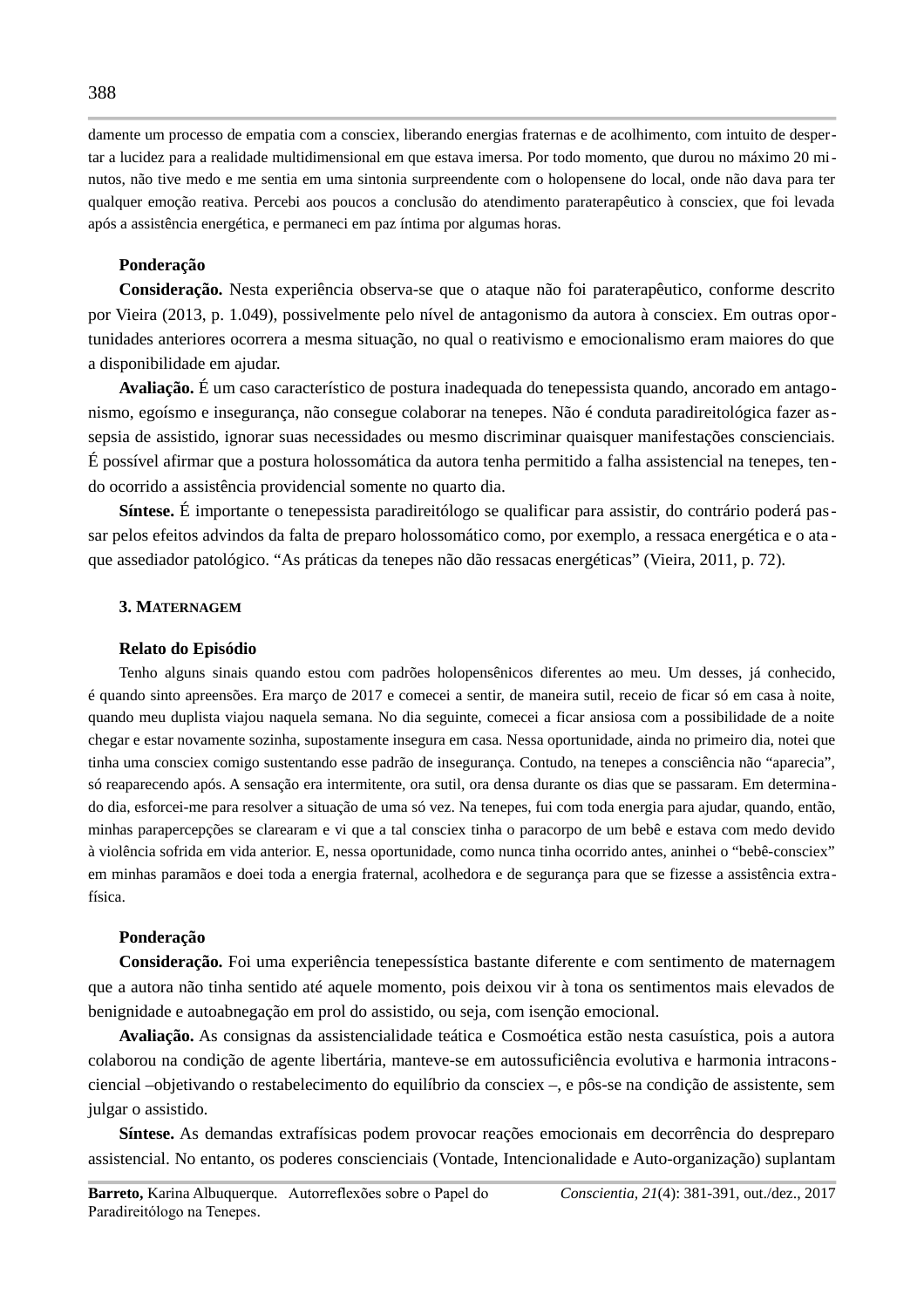as dificuldades iniciais, permitindo a interassistência necessária. Neste relato, tanto a autora quanto a consciex tiveram ganhos evolutivos. É a relação ganha-ganha.

#### 4. PÓS-DESSOMA

#### Relato do Episódio

Em 2016, ao atender uma cliente no escritório jurídico, soube que ela era mãe de um menino portador da Síndrome de Asperger e morava com a genitora, uma senhora bastante debilitada em decorrência da idade e portadora da Doença de Alzheimer. Cheguei a visitá-la algumas vezes, podendo conhecer a criança e a mãe. Nessas oportunidades, procurava melhorar o holopensene residencial, instalando energias positivas e de refazimento. A cliente já havia tentado o suicídio e foi vítima de violência doméstica, portanto, era bastante crítica a situação do ponto de vista holocármico. Coloquei o nome da família na tenepes e passamos meses resolvendo a injunção jurídica. Já no final do mesmo ano, fui informa da que a mãe estava hospitalizada e era grave a situação. Fui ao Hospital Municipal da cidade e, devido ao horário de visitas na Unidade de Terapia Intensiva (UTI), não pude entrar, tendo que voltar após 1 hora e meia. Quando cheguei em casa tive a intuição de que a dessoma da senhora ocorreria em breve. Quando voltei ao hospital um tempo depois, a enfermeira me disse que a paciente falecera e tinha sido levada pela família para o Instituto Médico Legal (IML). Na tenepes do dia seguinte, deixei o trabalho fluir, em conformidade às orientações do amparador. Em determinado momento, passei a sentir uma profusão energética saindo de mim, por todo o meu holossoma. Era vigorosa e abundante. Logo à frente estava sendo atendida uma senhora, a mãe da minha cliente, que, ao final do atendimento, foi encaminhada para algum lugar no extrafísico pelo amparador.

#### Ponderação

Consideração. A autora já havia passado por outras experiências na tenepes onde a assistência energética era abundante e copotencializada pelo amparador no atendimento a determinado assistido, contudo foi a primeira vez que participou lucidamente com as ECs junto a uma recém-consciex. Após a assistência, a autora permaneceu em euforia intrafísica (euforin), vivenciando durante alguns dias o polinômio bom humorequilíbrio-bem-estar-euforin.

Avaliação. Possivelmente, o vínculo laboral desde o início entre a autora e a cliente aliada à predisposição assistencial – em contribuir além dos honorários pagos –, foram causas essenciais para ter atuado no trabalho de ajuda à consciex recém-chegada à dimensão extrafísica.

Síntese. Esta autovivência tenepessística denota que a autora foi coadjuvante na libertação pensênica da consciência após a dessoma, podendo ter colaborado para a evitação da parapsicose pós-dessomática (paracomatose).

## 5. PRECOGNIÇÃO

#### Relato do Episódio

Em 2017, uma amiga pediu para que inserisse o nome de seu irmão na tenepes. Ele estava na UTI. Apesar de a doença ser muito grave, não me passou pela cabeça que talvez pudesse ocorrer uma dessoma. Passadas algumas semanas, em outra sessão tenepessística, percebi novamente a fartura energética jorrando do meu holossoma. Adiante, notei a presenca de uma consciência e as energias indo em direção a ela. Todo o momento da tenepes foi para esta consciência e, ao final, ela desaparecia como se estivesse dessomando. A parapercepção era de que seu energossoma foi diminuindo até não restar nada. Logo em seguida, por ter visto parte do rosto da consciência, veio em minha memória a imagem de um amigo. Durante o dia, procurei saber se o tal amigo estava bem, mas não contei nada a respeito para ninguém. Alguns dias depois, a minha amiga informou pelas redes sociais que o irmão tinha dessomado.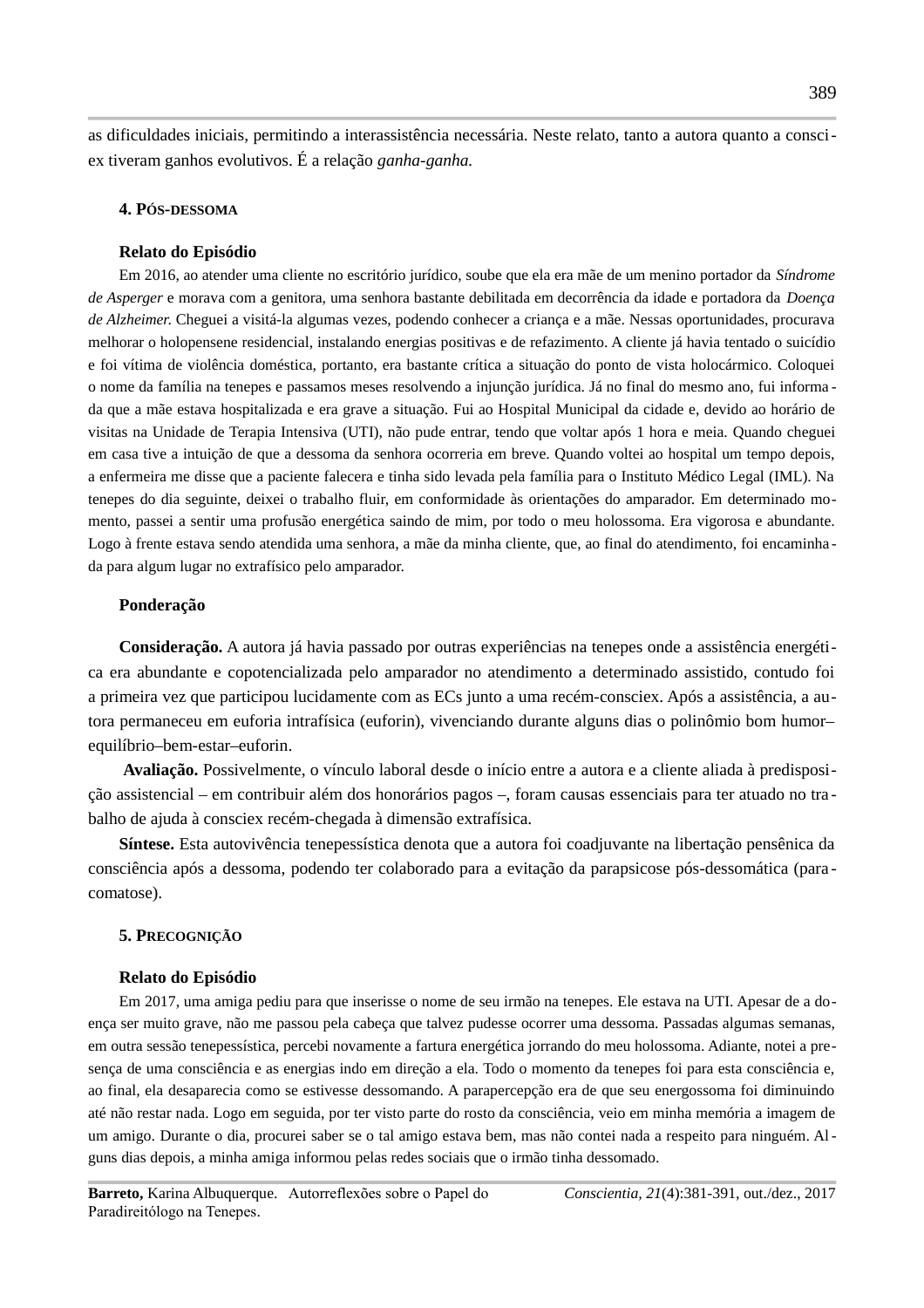# Ponderação

Consideração. Na oportunidade, a autora teve a ideia de ver a foto do irmão da amiga e, tal a surpresa, era o mesmo da vivência na tenepes que parecia ter dessomado. E em se tratando da precognição, pode ter ocorrido esse parafenômeno porque a autora não pensenizou se o irmão da amiga iria ou não dessomar, evitando a especulação mental desnecessária e não assistencial.

Avaliação. É mais um caso típico de predisposição assistencial, de manter-se disponível na hora certa e no lugar adequado. E é importante o tenepessista observar e qualificar a autopensenidade na tenepes, procurando evitar evocações desnecessárias, achismos sobre a situação ou desvalorizar a assistência a quem quer que seja.

Síntese. A ortopensenidade é instrumento prático do tenepessista paradireitólogo, pois a partir dela a consciência manifestará menos conflitividade e maior bem-estar e pacificação, ensejando reações positivas ao seu redor (o efeito halo das posturas anticonflitivas).

### **CONSIDERAÇÕES FINAIS**

Extrapolacionismos. Essas vivências nos 2 anos iniciais de tenepes evidenciam extrapolacionismos, decorrentes das aptidões assistenciais da autora, na condição de tenepessista e pesquisadora da Paradireitologia.

**Materpensene.** É possível que o materpensene paradireitológico ínsito na consciencialidade da autora predisponha a transcendência de vivências parapsíquicas, dentro e fora da tenepes, em decorrência da multifacetação e transversalidade da Paradireitologia.

Autoproéxis. A partir do entendimento sobre o materpensene paradireitológico relacionado à responsabilidade anticonflitológica, a autora passou a organizar a vida pessoal e profissional, buscando o aprimoramento da Cosmoética pessoal, de modo a qualificar evolutivamente as condutas paradireitológicas e, assim, desempenhar satisfatoriamente a programação existencial (proéxis) pessoal.

Autoparajurisprudências. Para hipótese da autora, as autovivências na tenepes e de outros contextos resultam em precedentes para o desenvolvimento de parajurisprudências pessoais, ensejando a melhoria da perfomance interassistencial a partir da vivência da Cosmoética.

> "O ponto mais alto da Paradireitologia é estabelecer a parajurisprudência pessoal dos autopensenes cosmoéticos, a ser aplicada ao Código Pessoal de Cosmoética (CPC)" (Vieira, 2014b, 1.217).

Autocentrifugação. As experiências na tenepes, assentadas na predisposição à Cosmoética, vêm oportunizando a autora a autocentrifugação consciencial, direcionando a condutas tarísticas por meio do atilamento e conquista de trafores específicos do paradireitólogo.

Neoconceito. Também após os 2 anos de tenepes, a autora redefiniu o conceito de paradireitólogo, passando a ser: o paradireitólogo é a consciência lúcida, homem ou mulher, operante na condição de minipeça no Maximecanismo Multidimensional Interassistencial, tendo por paradever prioritário desenvolver, aplicar e manter a anticonflitividade em suas relações, exemplificando, por sua ortopensenidade, a fraternidade e a pacificação, geradores de harmonização interconsciencial, e contribuindo para a libertação grupocármica.

Megafraternidade. Por fim, a autora impregna aqui a máxima "Paradireito significa Megafraternidade", que vem amparar o trabalho do Homo sapiens universalis, condição evolutiva da vivência permanente da policarmalidade que todos um dia chegarão, conforme a predisposição às reciclagens conscienciais necessárias e inarredáveis do ser em evolução. "Megafraternidade é paradever para todos" (Vieira, 2014a, p. 598).